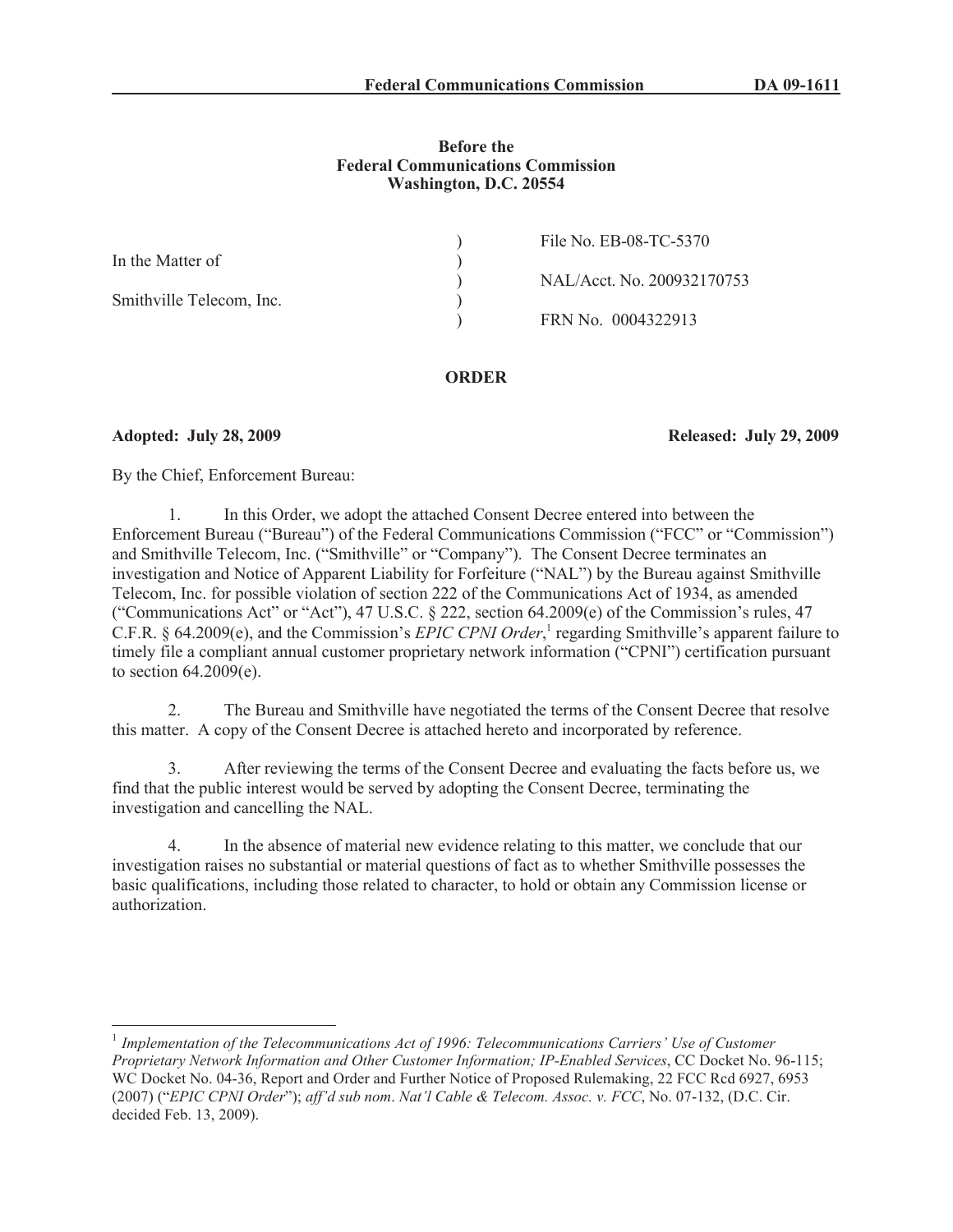5. Accordingly, **IT IS ORDERED** that, pursuant to sections 4(i) and 503(b) of the Communications Act of 1934, as amended,<sup>2</sup> and sections 0.111 and 0.311 of the Commission's rules,<sup>3</sup> the Consent Decree attached to this Order **IS ADOPTED**.

6. **IT IS FURTHER ORDERED** that the above-captioned investigation **IS TERMINATED** and the Notice of Apparent Liability for Forfeiture **IS CANCELLED**.

# FEDERAL COMMUNICATIONS COMMISSION

Kris Anne Monteith Chief, Enforcement Bureau

 $2^{2}$  47 U.S.C. §§ 154(i), 503(b).

<sup>3</sup> 47 C.F.R. §§ 0.111, 0.311.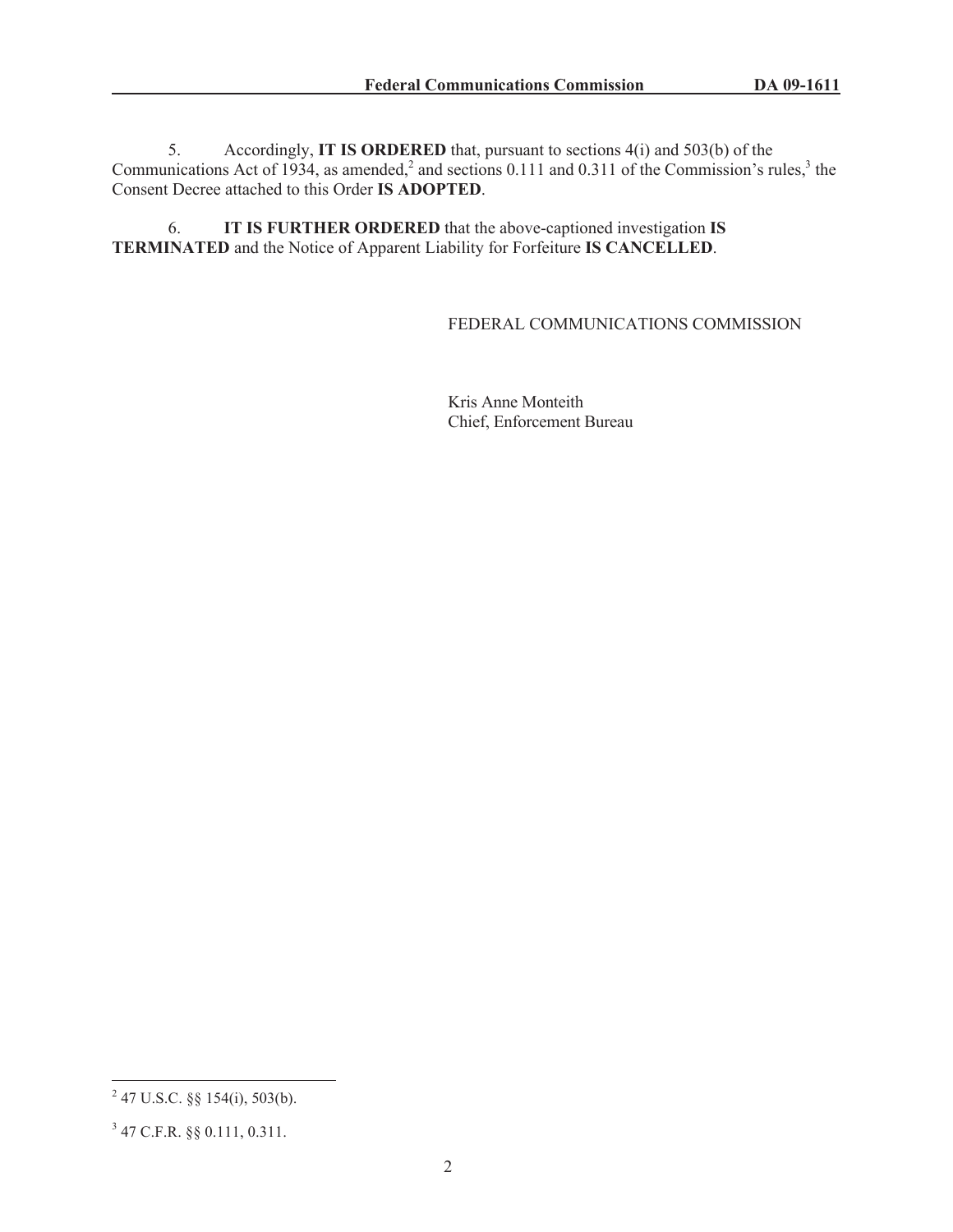### **Before the Federal Communications Commission Washington, D.C. 20554**

|                          | File No. EB-08-TC-5370     |
|--------------------------|----------------------------|
| In the Matter of         |                            |
|                          | NAL/Acct. No. 200932170753 |
| Smithville Telecom, Inc. |                            |
|                          | FRN No. 0004322913         |

#### **CONSENT DECREE**

1. The Enforcement Bureau **(**"Bureau") and Smithville Telecom, Inc. ("Smithville" or the "Company"), by their authorized representatives, hereby enter into this Consent Decree for the purpose of cancelling the Notice of Apparent Liability ("NAL") and terminating the Enforcement Bureau's investigation into Smithville's possible noncompliance with the requirements of section 222 of the Communications Act of 1934, as amended ("Communications Act" or "Act"), 47 U.S.C. § 222, section 64.2009(e) of the Commission's rules, 47 C.F.R. § 64.2009(e), and the Commission's *EPIC CPNI Order*. 1

# **I. DEFINITIONS**

- 2. For the purposes of this Consent Decree, the following definitions shall apply:
	- (a) "Act" means the Communications Act of 1934, as amended, 47 U.S.C. § 151 *et seq.*
	- (b) "Adopting Order" means an Order of the Commission adopting the terms of this Consent Decree without change, addition, deletion, or modification.
	- (c) "Bureau" means the Enforcement Bureau of the Federal Communications Commission.
	- (d) "Commission" and "FCC" mean the Federal Communications Commission and all of its bureaus and offices.
	- (e) "Compliance Plan" means the program described in this Consent Decree at paragraph 10.
	- (f) "Effective Date" means the date on which the Commission releases the Adopting Order.
	- (g) "Investigation" means the investigation commenced by the Bureau's letter of inquiry<sup>2</sup> regarding whether Smithville violated the requirements of section 222 of the

<sup>&</sup>lt;sup>1</sup> Implementation of the Telecommunications Act of 1996: Telecommunications Carriers' Use of Customer *Proprietary Network Information and Other Customer Information; IP-Enabled Services*, CC Docket No. 96-115; WC Docket No. 04-36, Report and Order and Further Notice of Proposed Rulemaking, 22 FCC Rcd 6927, 6953 (2007) ("*EPIC CPNI Order*"); *aff'd sub nom*. *Nat'l Cable & Telecom. Assoc. v. FCC*, No. 07-132, (D.C. Cir. decided Feb. 13, 2009).

<sup>&</sup>lt;sup>2</sup> See Letter from Marcy Greene, Deputy Division Chief, Telecommunications Consumers Division, Enforcement Bureau, FCC to Smithville (Sept. 5, 2008) ("LOI").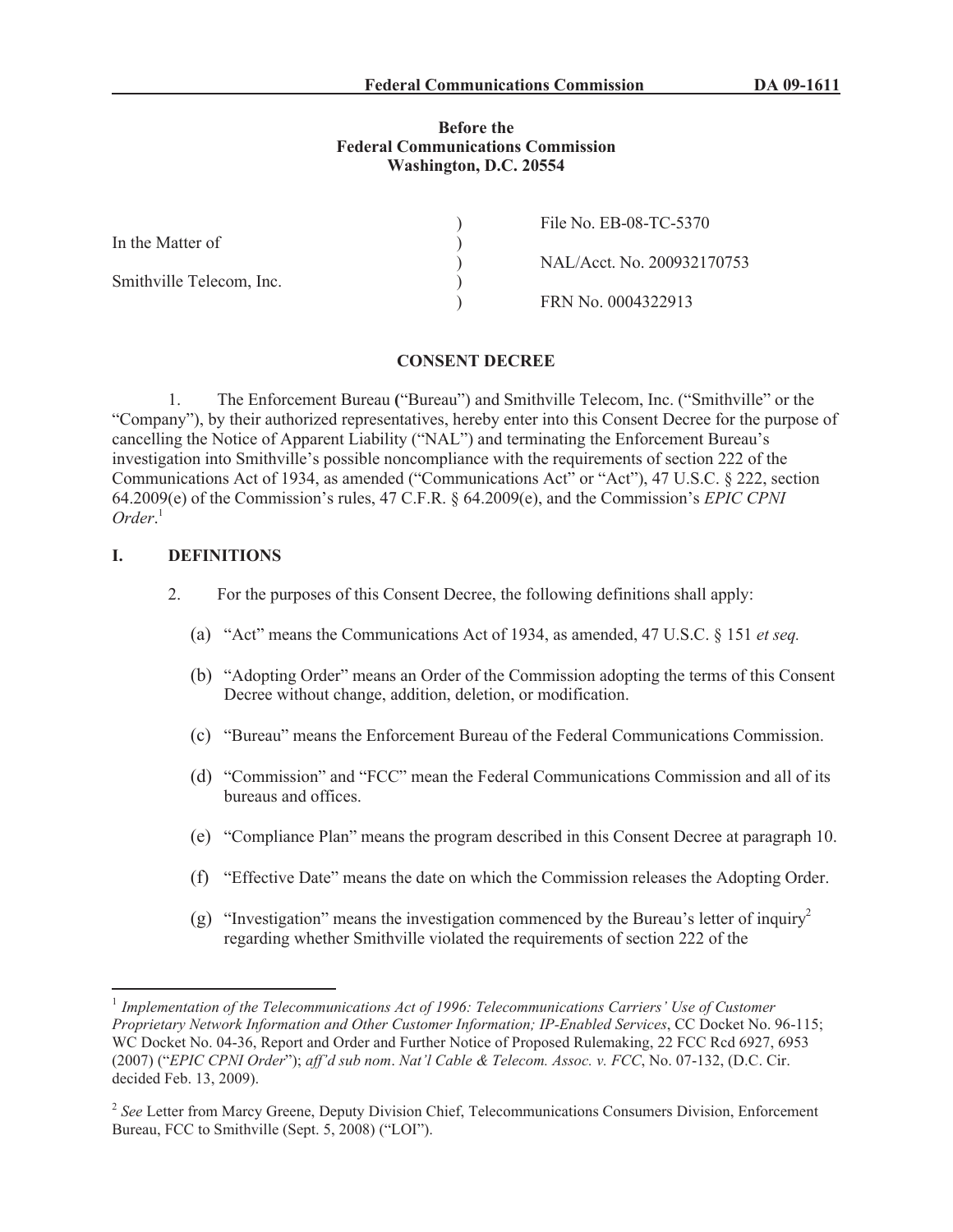Communications Act and section  $64.2009(e)$  of the Commission's rules by failing to file a compliant customer proprietary network information ("CPNI") certification.<sup>3</sup>

- (h) "Smithville" means Smithville Telecom, Inc. and its predecessors-in-interest and successors-in-interest.
- (i) "NAL" means Notice of Apparent Liability for Forfeiture.
- (j) "Parties" means Smithville and the Bureau.
- (k) "Rules" means the Commission's regulations found in Title 47 of the Code of Federal Regulations.

# **II. BACKGROUND**

3. Section 222 imposes the general duty on all telecommunications carriers to protect the confidentiality of their subscribers' proprietary information.<sup>4</sup> The Commission has issued rules implementing section 222 of the Act.<sup>5</sup> The Commission required carriers to establish and maintain a system designed to ensure that carriers adequately protected their subscribers' CPNI. Section 64.2009(e) is one such requirement.

4. In 2006, some companies, known as "data brokers," advertised the availability of records of wireless subscribers' incoming and outgoing telephone calls for a fee.<sup>6</sup> Data brokers also advertised

 $3$  47 C.F.R. 64.2009(e).

<sup>&</sup>lt;sup>4</sup> Section 222 of the Communications Act, 47 U.S.C § 222, provides that: "Every telecommunications carrier has a duty to protect the confidentiality of proprietary information of, and relating to, other telecommunications carriers, equipment manufacturers, and customers, including telecommunication carriers reselling telecommunications services provided by a telecommunications carrier." Prior to the 1996 Act, the Commission had established CPNI requirements applicable to the enhanced services operations of AT&T, the Bell Operating Companies ("BOCs"), and GTE, and the customer premises equipment ("CPE") operations of AT&T and the BOCs, in the Computer II, Computer III, GTE Open Network Architecture ("ONA"), and BOC CPE Relief proceedings. *See Implementation of the Telecommunications Act of 1996: Telecommunications Carriers' Use of Customer Proprietary Network Information and Other Customer Information and Implementation of Non-Accounting Safeguards of Sections 271 and 272 of the Communications Act of 1934, as amended*, CC Docket Nos. 96-115 and 96-149, Second Report and Order and Further Notice of Proposed Rulemaking, 13 FCC Rcd 8061, 8068-70, para. 7 (1998) ("*CPNI Order*") (describing the Commission's privacy protections for confidential customer information in place prior to the 1996 Act.

<sup>5</sup> *See CPNI Order*. *See also Implementation of the Telecommunications Act of 1996: Telecommunications Carriers' Use of Customer Proprietary Network Information and Other Customer Information and Implementation of the Non-Accounting Safeguards of Sections 271 and 272 of the Communications Act of 1934, as amended*, CC Docket Nos. 96-115 and 96-149, Order on Reconsideration and Petitions for Forbearance, 14 FCC Rcd 14409 (1999); *Implementation of the Telecommunications Act of 1996: Telecommunications Carriers' Use of Customer Proprietary Network Information and Other Customer Information and Implementation of the Non-Accounting Safeguards of Sections 271 and 272 of the Communications Act of 1934, as amended, CC Docket Nos. 96-115 and 96-149; 2000 Biennial Regulatory Review -- Review of Policies and Rules Concerning Unauthorized Changes of Consumers' Long Distance Carriers, CC Docket No. 00-257*, Third Report and Order and Third Further Notice of Proposed Rulemaking, 17 FCC Rcd 14860 (2002); *EPIC CPNI Order*.

<sup>6</sup> *See, e.g.*, http://www.epic.org/privacy/iei/.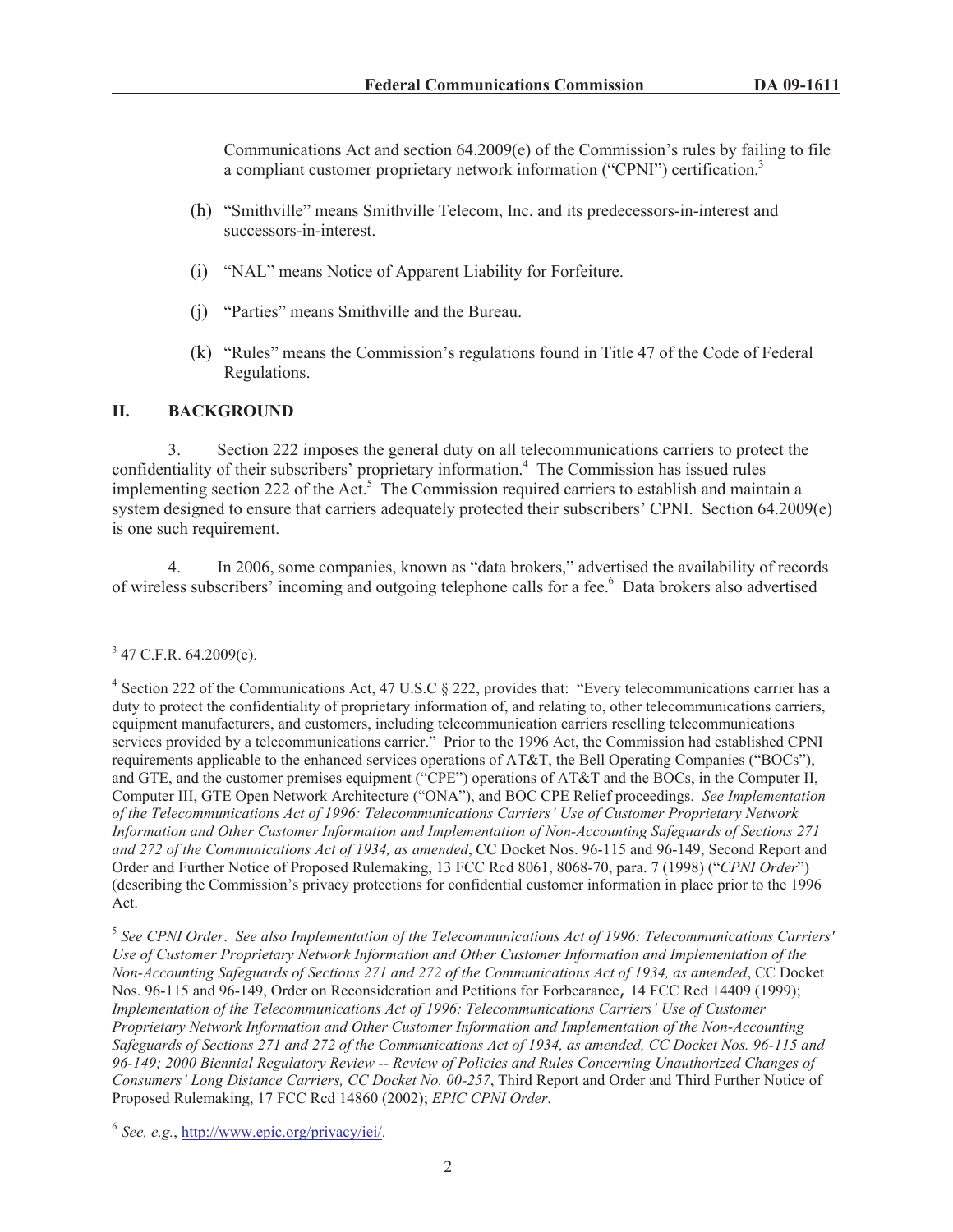the availability of certain landline toll calls.<sup>7</sup> On April 2, 2007, the Commission strengthened its privacy rules with the release of the *EPIC CPNI Order*, <sup>8</sup> which adopted additional safeguards to protect CPNI against unauthorized access and disclosure. The *EPIC CPNI Order* was directly responsive to the actions of databrokers, or pretexters, to obtain unauthorized access to CPNI.<sup>9</sup> The *EPIC CPNI Order* requires that all companies subject to the CPNI rules file annually, on or before March 1, a certification with the Commission pursuant to amended rule 47 C.F.R. § 64.2009(e).<sup>10</sup> Additionally, companies must now provide, with their certification, "an explanation of any actions taken against data brokers and a summary of all customer complaints received in the past year concerning the unauthorized release of CPNI."<sup>11</sup>

5. The Bureau sent a Letter of Inquiry ("LOI") to Smithville on September 5, 2008, asking it to provide copies and evidence of its timely filed CPNI compliance certificate for 2007, which was due by March 1, 2008, pursuant to section 64.2009(e) of the Commission's rules or an explanation as to why no certification was filed.<sup>12</sup> On September 11, 2008, Smithville submitted a response to the Bureau's LOI.<sup>13</sup> The Bureau concluded that Smithville failed to submit satisfactory evidence of its timely filing of the annual CPNI compliance certification.<sup>14</sup> Accordingly, on February 24, 2009, the Bureau released the *Omnibus NAL* against numerous companies, including Smithville, proposing a monetary forfeiture of twenty thousand dollars (\$20,000) for its apparent failure to comply with section 64.2009(e) of the Commission's rules,<sup>15</sup> and the Commission's *EPIC CPNI Order*, and ordered the Company either to pay the proposed forfeiture or file a written response within thirty (30) days of the release date stating why the proposed forfeiture should be reduced or canceled. Smithville requested that the Bureau enter into settlement discussions.

9 *Id.* at 6928.

<sup>10</sup> *Id.* at 6953; 47 C.F.R. § 64.2009(e).

<sup>11</sup> *EPIC CPNI Order*, 22 FCC Rcd at 6953.

<sup>12</sup> *See* note 2, *supra.*

<sup>13</sup> See Letter from Edward Pence, General Manager, Smithville Telecom, Inc., to Marcy Greene, Deputy Division Chief, Telecommunications Consumers Division, Enforcement Bureau, FCC (Sept. 11, 2008).

<sup>14</sup> *Annual CPNI Certification*, Omnibus Notice of Apparent Liability for Forfeiture, 24 FCC Rcd. 2299 (Enf. Bur. 2009) ("*Omnibus NAL*").

<sup>15</sup> *Id.*

<sup>7</sup> *See id.*

<sup>8</sup> *EPIC CPNI Order*, 22 FCC Rcd 6927. Specifically, pursuant to section 64.2009(e): A telecommunications carrier must have an officer, as an agent of the carrier, sign and file with the Commission a compliance certificate on an annual basis. The officer must state in the certification that he or she has personal knowledge that the company has established operating procedures that are adequate to ensure compliance with the rules in this subpart. The carrier must provide a statement accompanying the certification explaining how its operating procedures ensure that it is or is not in compliance with the rules in this subpart. In addition, the carrier must include an explanation of any actions taken against data brokers and a summary of all customer complaints received in the past year concerning the unauthorized release of CPNI. This filing must be made annually with the Enforcement Bureau on or before March 1 in EB Docket No. 06-36, for data pertaining to the previous calendar year. 47 C.F.R. § 64.2009(e).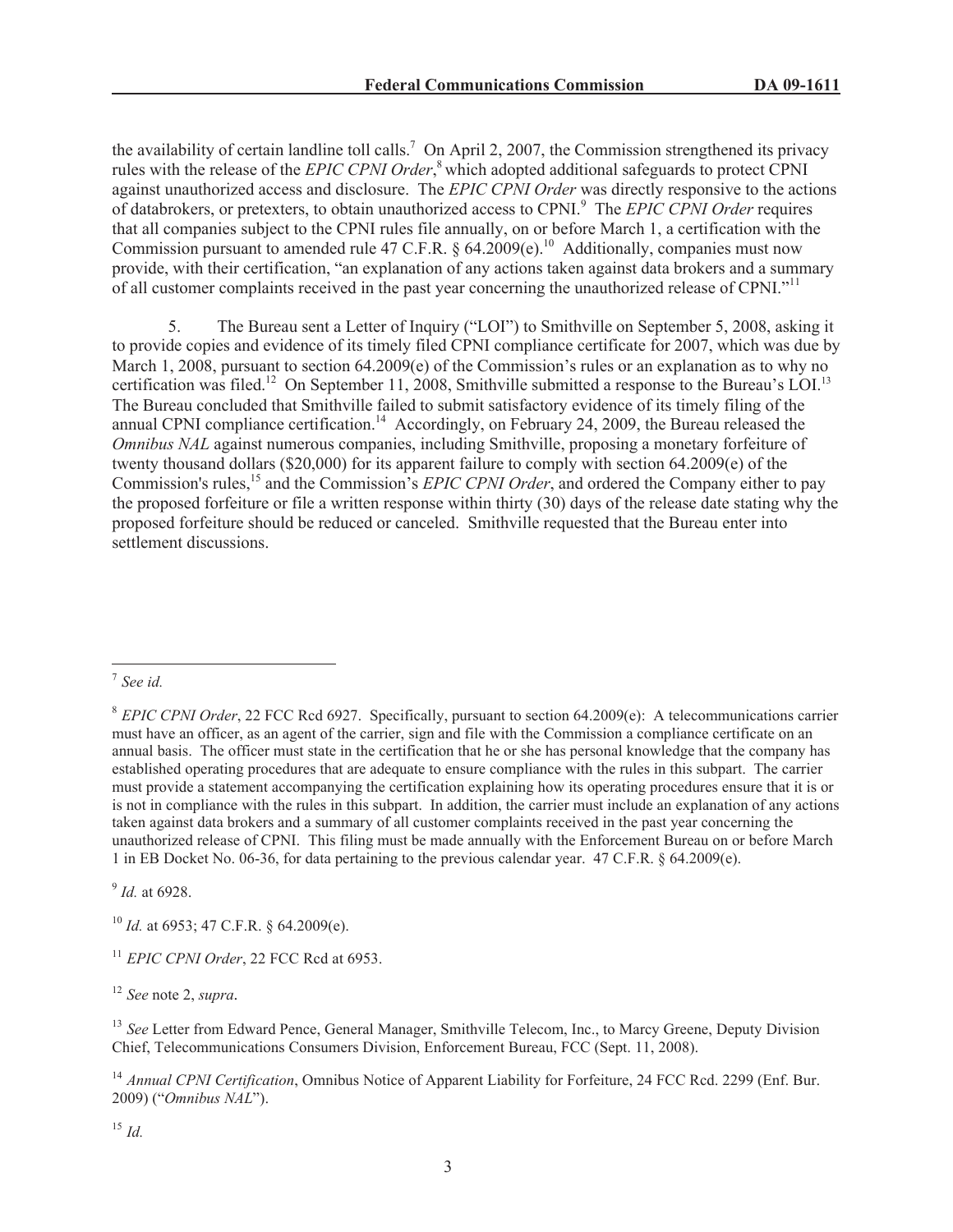# **III. TERMS OF AGREEMENT**

6. **Adopting Order.** The Parties agree that the provisions of this Consent Decree shall be subject to final approval by the Bureau by incorporation of such provisions by reference in the Adopting Order without change, addition, modification, or deletion.

7. **Jurisdiction.** Smithville agrees that the Bureau has jurisdiction over it and the matters contained in this Consent Decree and has the authority to enter into and adopt this Consent Decree.

8. **Effective Date; Violations.** The Parties agree that this Consent Decree shall become effective on the date on which the FCC releases the Adopting Order. Upon release, the Adopting Order and this Consent Decree shall have the same force and effect as any other Order of the Bureau. Any violation of the Adopting Order or of the terms of this Consent Decree shall constitute a separate violation of a Bureau Order, entitling the Bureau to exercise any rights and remedies attendant to the enforcement of a Bureau Order.

9. **Termination of Investigation.** In express reliance on the covenants and representations in this Consent Decree and to avoid further expenditure of public resources, the Bureau agrees to terminate its investigation and to cancel the NAL. In consideration for the termination of said investigation and cancellation of the NAL, Smithville agrees to the terms, conditions, and procedures contained herein. The Bureau further agrees that, in the absence of new material evidence, the Bureau will not use the facts developed in this investigation through the Effective Date of the Consent Decree, or the existence of this Consent Decree, to institute, on its own motion, any new proceeding, formal or informal, or take any action on its own motion against Smithville concerning the matters that were the subject of the investigation. The Bureau also agrees that it will not use the facts developed in this investigation through the Effective Date of this Consent Decree, or the existence of this Consent Decree, to institute on its own motion any proceeding, formal or informal, or take any action on its own motion against Smithville with respect to Smithville's basic qualifications, including its character qualifications, to be a Commission licensee or authorized common carrier or hold Commission authorizations.

10. **Compliance Plan.** For purposes of settling the matters set forth herein and to help ensure compliance with the Commission's CPNI rules, Smithville agrees to take all measures necessary to achieve full compliance with section 64.2009(e) of the Commission's rules. Smithville agrees to train its personnel as to when they are and are not authorized to use CPNI. Smithville further agrees to have an express disciplinary process in place for the unauthorized use of CPNI. Additionally, Smithville agrees to submit a copy of its annual section 64.2009(e) compliance certificate, which it is required to file annually in EB Docket 06-36, for each of two (2) years following the Effective Date of this Consent Decree to the Chief, Telecommunications Consumers Division, Enforcement Bureau, Federal Communications Commission, 445 12th Street, S.W. Room 4-C244, Washington, D.C. 20554, and must include the file number listed above. Smithville will also send an electronic copy of its certification to other Telecommunications Consumers Division staff as directed by the Division Chief. This Consent Decree will expire two (2) years after the Effective Date or upon the termination of the certification requirement set forth in section 64.2009(e) of the Commission's rules, 47 C.F.R. § 64.2009(e), whichever is earlier.

11. **Section 208 Complaints; Subsequent Investigations.** Nothing in this Consent Decree shall prevent the Commission or its delegated authority from adjudicating complaints filed pursuant to section 208 of the Act against Smithville or its affiliates for alleged violations of the Act, or for any other type of alleged misconduct, regardless of when such misconduct took place. The Commission's adjudication of any such complaint will be based solely on the record developed in that proceeding. Except as expressly provided in this Consent Decree, this Consent Decree shall not prevent the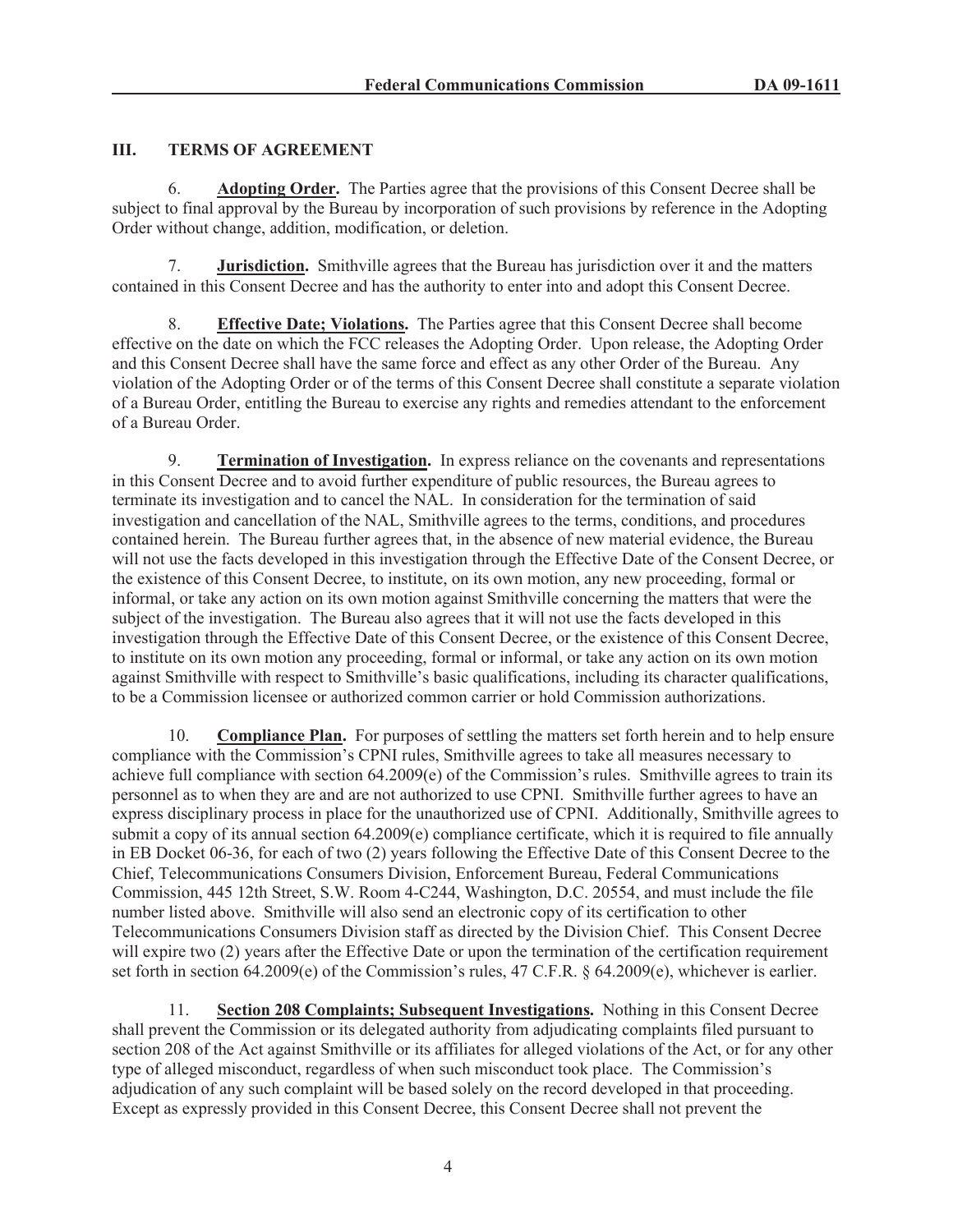Commission from investigating new evidence of noncompliance by Smithville of the Act, the rules, or the Order.

12. **Voluntary Contribution.** Smithville agrees that it will make a voluntary contribution to the United States Treasury in the amount of \$1,000. The contribution will be made within thirty (30) calendar days after the Effective Date of the Adopting Order. Payment must be made by check or similar instrument, payable to the order of the Federal Communications Commission. The payment must include the NAL/Account Number and FRN Number referenced in the caption to the Adopting Order. Payment by check or money order may be mailed to Federal Communications Commission, P.O. Box 979088, St. Louis, MO 63197-9000. Payment by overnight mail may be sent to U.S. Bank – Government Lockbox #979088, SL-MO-C2-GL, 1005 Convention Plaza, St. Louis, MO 63101. Payment by wire transfer may be made to ABA Number 021030004, receiving bank TREAS/NYC, and account number 27000001. For payment by credit card, an FCC Form 159 (Remittance Advice) must be submitted. When completing the FCC Form 159, enter the NAL/Account number in block number 23A (call sign/other ID), and enter the letters "FORF" in block number 24A (payment type code). Smithville will also send electronic notification on the date said payment is made to Johnny.drake $@$ fcc.gov.

13. **Waivers.** Smithville waives any and all rights it may have to seek administrative or judicial reconsideration, review, appeal or stay, or to otherwise challenge or contest the validity of this Consent Decree and the Adopting Order, provided the Commission issues an Adopting Order adopting the Consent Decree without change, addition, modification, or deletion. Smithville shall retain the right to challenge Commission interpretation of the Consent Decree or any terms contained herein. If either Party (or the United States on behalf of the Commission) brings a judicial action to enforce the terms of the Adopting Order, neither Smithville nor the Commission shall contest the validity of the Consent Decree or the Adopting Order, and Smithville shall waive any statutory right to a trial *de novo*. Smithville hereby agrees to waive any claims it may otherwise have under the Equal Access to Justice Act, 5 U.S.C. § 504 and 47 C.F.R. § 1.1501 *et seq*., relating to the matters addressed in this Consent **Decree** 

14. **Severability.** The Parties agree that if any of the provisions of the Adopting Order or the Consent Decree shall be invalid or unenforceable, such invalidity or unenforceability shall not invalidate or render unenforceable the entire Adopting Order or Consent Decree, but rather the entire Adopting Order or Consent Decree shall be construed as if not containing the particular invalid or unenforceable provision or provisions, and the rights and obligations of the Parties shall be construed and enforced accordingly. In the event that this Consent Decree in its entirety is rendered invalid by any court of competent jurisdiction, it shall become null and void and may not be used in any manner in any legal proceeding.

15. **Subsequent Rule or Order.** The Parties agree that if any provision of the Consent Decree conflicts with any subsequent rule or Order adopted by the Commission (except an Order specifically intended to revise the terms of this Consent Decree to which Smithville does not expressly consent) that provision will be superseded by such Commission rule or Order.

16. **Successors and Assigns.** Smithville agrees that the provisions of this Consent Decree shall be binding on its successors, assigns, and transferees.

17. **Final Settlement.** The Parties agree and acknowledge that this Consent Decree shall constitute a final settlement between the Parties. The Parties further agree that this Consent Decree does not constitute either an adjudication on the merits or a factual or legal finding or determination regarding any compliance or noncompliance with the requirements of the Act or the Commission's rules and Orders.